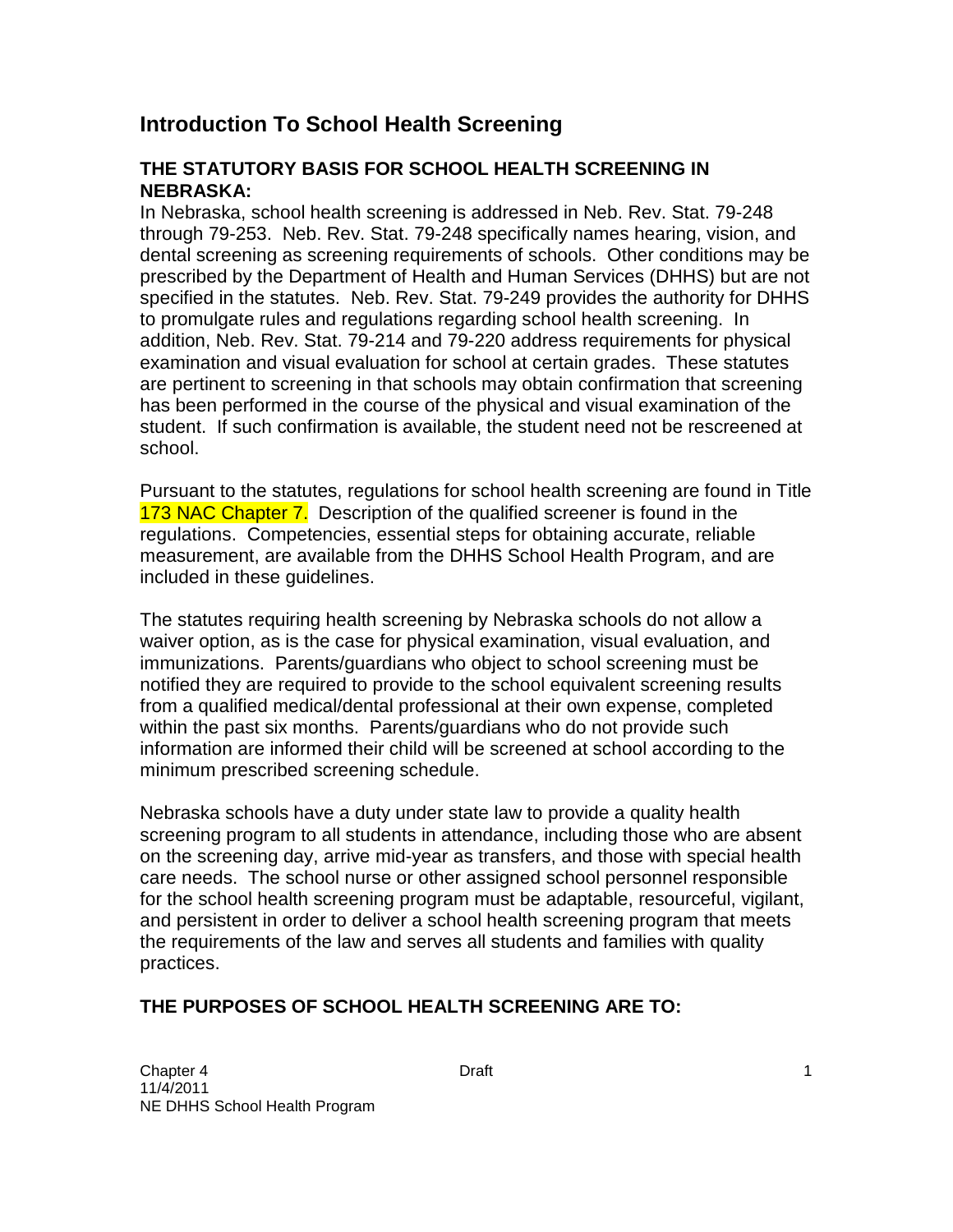- Identify the child who may be suffering from a condition significant to health or learning and to recommend further evaluation to the parent/guardian.
- Provide the school with data on the extent to which a population of students, individually and collectively, are impacted by conditions significant to child health or learning.
- Provide the means to monitor trends and developments in student health status (potentially an evaluation tool for school wellness policies).
- To inform community health assessment with objective data and support the development of community-based wellness initiatives benefiting children and families at the local level.

### **BASIC PRINCIPALS AND REQUIREMENTS OF HEALTH SCREENING INCLUDE:**

- The condition(s) to be screened for is relevant to health outcomes or learning performance in a significant way
- Frequency of occurrence is such that significant numbers of children are identified for evaluation.
- There is evidence that early identification and intervention improve outcomes.
- • A reliable and cost effective method to screen is available
- A medical management plan is available for treatment of the condition
- Important Note: Screening is not diagnostic of a condition. Screening identifies a pool of individuals who should receive further evaluation.

### **SCHOOL HEALTH SCREENING PROGRAMS ENCOMPASS FAR MORE THAN THE DISCRETE EVENT OF A SINGLE MEASUREMENT. IN FACT, THE SCOPE OF A SCHOOL HEALTH SCREENING PROGRAM ENCOMPASSES:**

- Preparation of screeners, those to be screened, and the screening environment
- Assurance of privacy and confidentiality protections, for screening events as well as for results documentation and sharing
- • Utilizing valid and reliable methods of measurement
- Practicing consistently and accurately applied methods of measurement, including RESCREENING protocols preceding referral to further validate the findings
- Accurate documentation of results
- • Accurate interpretation of results
- Effective communication of results to parent/guardian (Costs of evaluation based on referral warrant accurate screening results)
- Development of meaningful, valid, useful, aggregate information, made available to internal and external stakeholders.

Chapter 4 Draft NE DHHS School Health Program 11/4/2011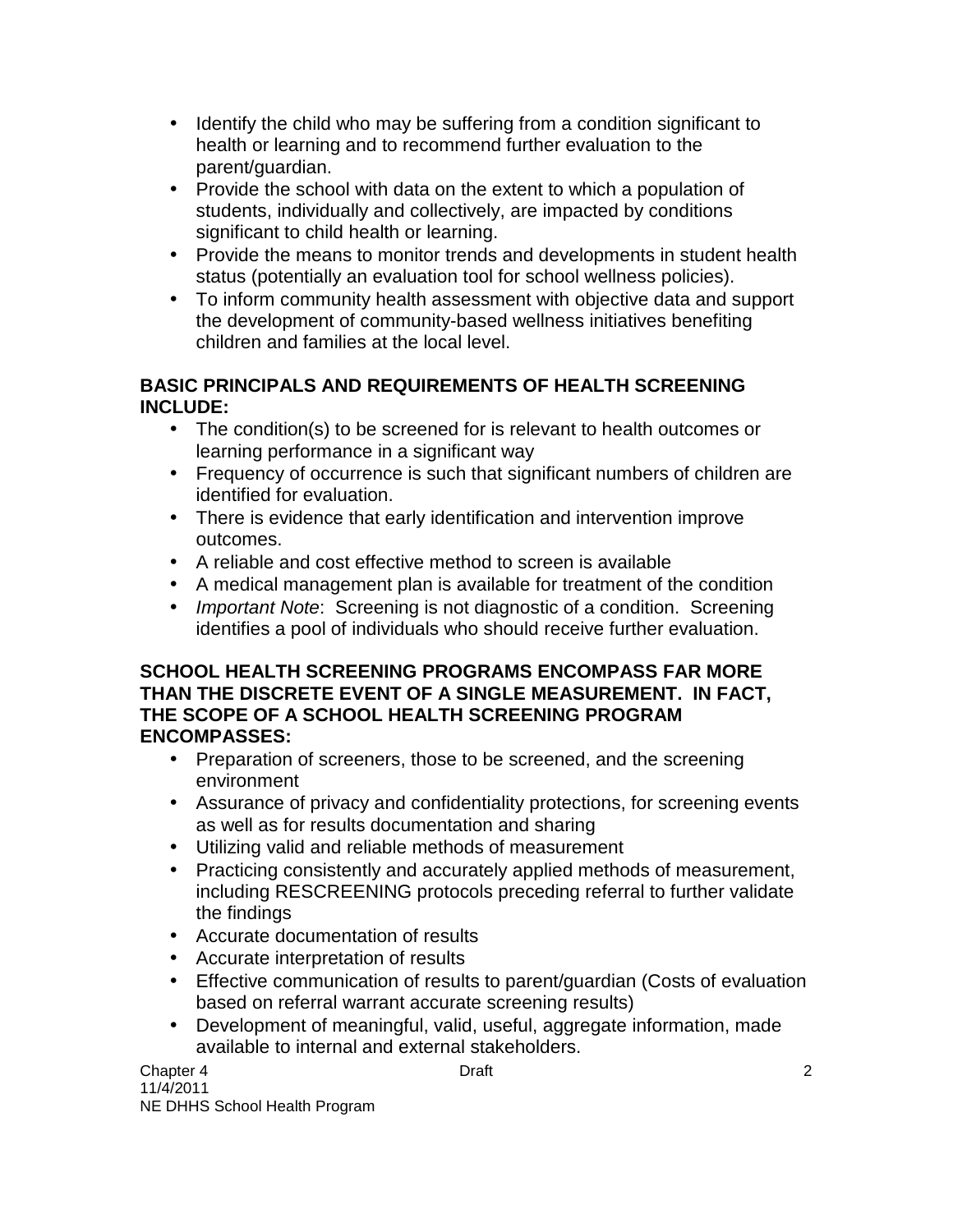## **SCHOOL NURSES' TIPS FOR SUCCESSFUL SCREENING PROGRAMS:**

- While the statutes don't require prior notification to parents/guardians about the screening program, open communication and shared expectations are assets to success. Make sure your school includes information in the school handbook, or other communication home, about the school health screening program.
- Large, mass events take lots and lots of planning. Be organized!
- Communicate often with your school administrator about the screening plan, even if just to leave a note (reminder) that planning is proceeding well!
- Recruit plenty of reliable volunteers. Plan an orientation/training activity if volunteers will be directly involved in screening (versus traffic control).
- At the preschool and elementary levels, consider visiting the classroom in advance to explain, demonstrate, and have return demonstration of screening procedures.
- Consider the screening environment: how will traffic flow to minimize noise and distraction? Consult with an audiologist as needed to assess and prepare an adequate environment for valid hearing screening.
- Very young students and also middle school students often do not screen well in "mass" events – they are easily distracted by their peers!
- What works at one school may not work at another.
- If you have volunteers coming into screen, even community professionals, the school nurse remains responsible for the accuracy and quality of the screening methods. All screeners must meet competency criteria provided by the Department of Health and Human Services in the form of School Health Guidelines.
- Schedule your screening program in the overall school activity calendar as early as possible and make use of opportunities to remind staff of the planned screening event(s).
- Send out reminders of screening to teachers and families. Encourage all to help assure students with glasses have them on the day of screening.
- Always rescreen before making referrals to validate and confirm results. Make referrals only for confirmed failed results. This will improve your credibility with parents/families and community providers.
- Before contacting a parent/guardian to notify them of screening results, review every issue or concern that needs to be addressed. Minimize the need for multiple contacts.
- The screening program is a way to let parents know you are there as a health professional, providing services to their child. Be professional in your communications.